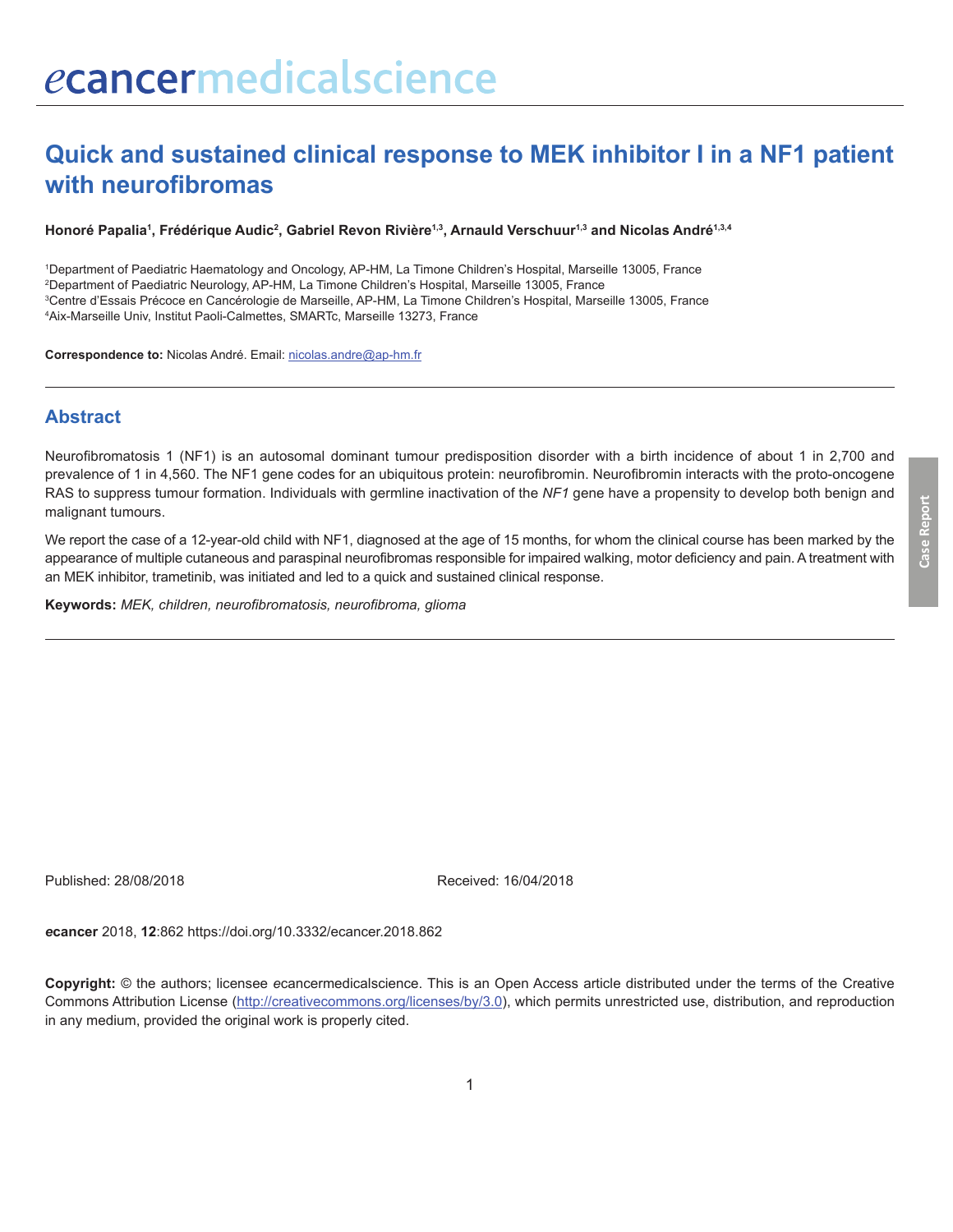## **Introduction**

Neurofibromatosis 1 (NF1) is an autosomal dominant tumour predisposition disorder that affects about 1 in 3,000 people [\[1\]](#page-3-0). The NF1 gene is located on chromosome 17q11.2. It encodes for neurofibromin, a cytoplasmic protein that is expressed in the nervous system [\[2\]](#page-3-0). Neurofibromin negatively regulates proto-oncogene RAS and acts as a tumour suppressor through the reduction of cell proliferation and differentiation by preventing the activation of downstream signalling pathways such as PI3K/AKT/mTOR and Raf/Mapk/MEK/ERK [\[3\].](#page-3-0) As a result, an individual with NF1 has a predisposition to develop both benign and malignant tumours. The characteristic lesion is benign neurofibroma, but there is also an 8%–13% lifetime risk of developing malignant peripheral nerve sheath tumour [\[2\].](#page-3-0)

Surgical removal of neurofibromas is not always feasible due to tumour location, resulting in significant morbidity. In a clinical phase I study of selumetinib in NF1-associated inoperable plexiform neurofibromas, promising activity has been observed [\[4\].](#page-3-0)

We report a case of a patient with NF1-associated neurofibromas who experienced substantial and sustained clinical benefit from the MEK inhibitor trametinib.

## **Case report**

We report the case of a 12-year-old child with NF1. This diagnosis was made at the age of 15 months based on clinical and imaging criteria according to the National Institutes of Health's Consensus Development Conference Statement. There were 12 café-au-lait spots larger than 0.5 cm on the whole body. Initial cerebral magnetic resonance imaging (MRI) described an enlargement of the intracranial segments of both optical nerves compatible with glioma of the optical pathways, but with good and preserved visual function.

The clinical course has been marked by the appearance of multiple asymptomatic cutaneous neurofibromas and one large subcutaneous neurofibroma at the first dorsal interosseous space of the left hand measuring 3 cm of the long axis, leading to difficulty in using this hand (Figure 1).

After 10 years of evolution, he presented a gradual degradation of walking with scoliosis. Recently, his condition worsened: walking became impossible and invalidating pain appeared. He was then referred to our department. The neurological examination revealed limb motor deficiency and muscular weakness on C4, predominant on the right side. The patient also reported a net increase in the size of the neurofibroma of the left hand, associated with pain. MRI showed several foraminal staged neurofibromas, along the cervical, thoracic, abdominal and sacral nerve roots [\(Figure 2](#page-2-0)). The patient was considered inoperable. We did not perform biopsy analysis and molecular biology analysis of tumours, but given the involvement of the RAS/MEK/ERK pathway in the genesis of neurofibromas, we proposed to the child and his parents to initiate treatment with an MEK inhibitor. Following informed consent, trametinib was started at the dose of 1 mg/day, which had been recommended following the phase I trial [\[4\]](#page-3-0).



**Figure 1. Subcutaneous neurofibroma (left hand): photography and X-ray.**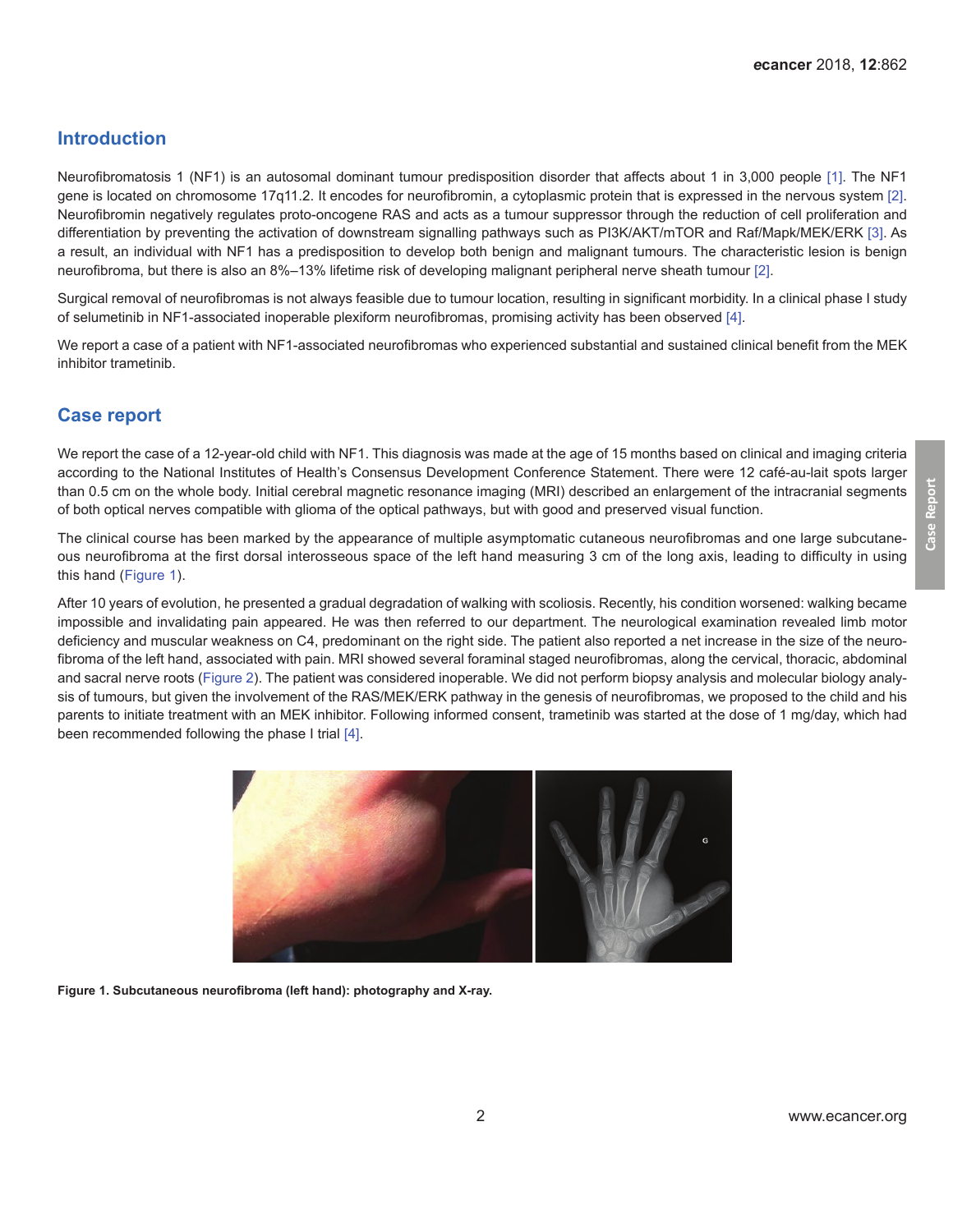<span id="page-2-0"></span>

#### **Figure 2. Lumbar neurofibromas: MRI sequence, coronal T2 STIR Gadolinium.**

After 1 week of treatment, we found dramatic clinical improvement with walking recovery, and disappearance of pain. A minor decrease in the size of the neurofibroma of the left hand associated with softening of the mass and increased functionality of the hand were reported by the patient. There was no significant radiological improvement on successive MRIs on either the cervical neurofibroma or the optic glioma.

The treatment was well tolerated, apart from cutaneous manifestations, such as transient acnea, bilateral perionyxis in the hands and global mild xerosis of the skin that required short transient interruptions of treatment. Our patient was autonomously able to take his treatment and could resume normal life, including attending school.

The treatment has been stopped after a year. Within 12 months of treatment, we found that improvements had stabilised, and clinical benefits are still ongoing 2 months after stopping the treatment.

#### **Discussion**

We report the case of a young boy with NF1-associated nonmalignant tumours: an optic pathway glioma and multiple neurofibromas. A spectacular clinical improvement after 1 week of treatment, with results maintained over a period of 11 months, was achieved. MRIs performed to evaluate the neurofibromas did not show any reduction in volume following treatment with an MEK inhibitor. However, since there was no decrease in the size of the cervical neurofibroma, and given the fact that the hand neurofibroma had softened, we hypothesised that the improvement of the symptoms was related to a decrease in the pressure made by the softened neurofibroma on neurological structures.

Although cutaneous and subcutaneous neurofibromas and plexiform neurofibromas are benign tumours associated with NF1, the RAS/ RAF pathway is involved in their genesis [\[5\]](#page-3-0). In a phase 1 trial involving children with inoperable plexiform neurofibroma, selumetinib had acceptable rates of dose-limiting toxic effects when administered on a long-term basis and was associated with a sustained reduction in tumour volumes in the majority of the patients [\[6\].](#page-4-0) Interestingly, in the patient we report here, the optico-chiasmatic glioma, which was asymptomatic and was not progressing, did not respond to treatment, while 40% of low-grade gliomas in NF1 patients respond to MEK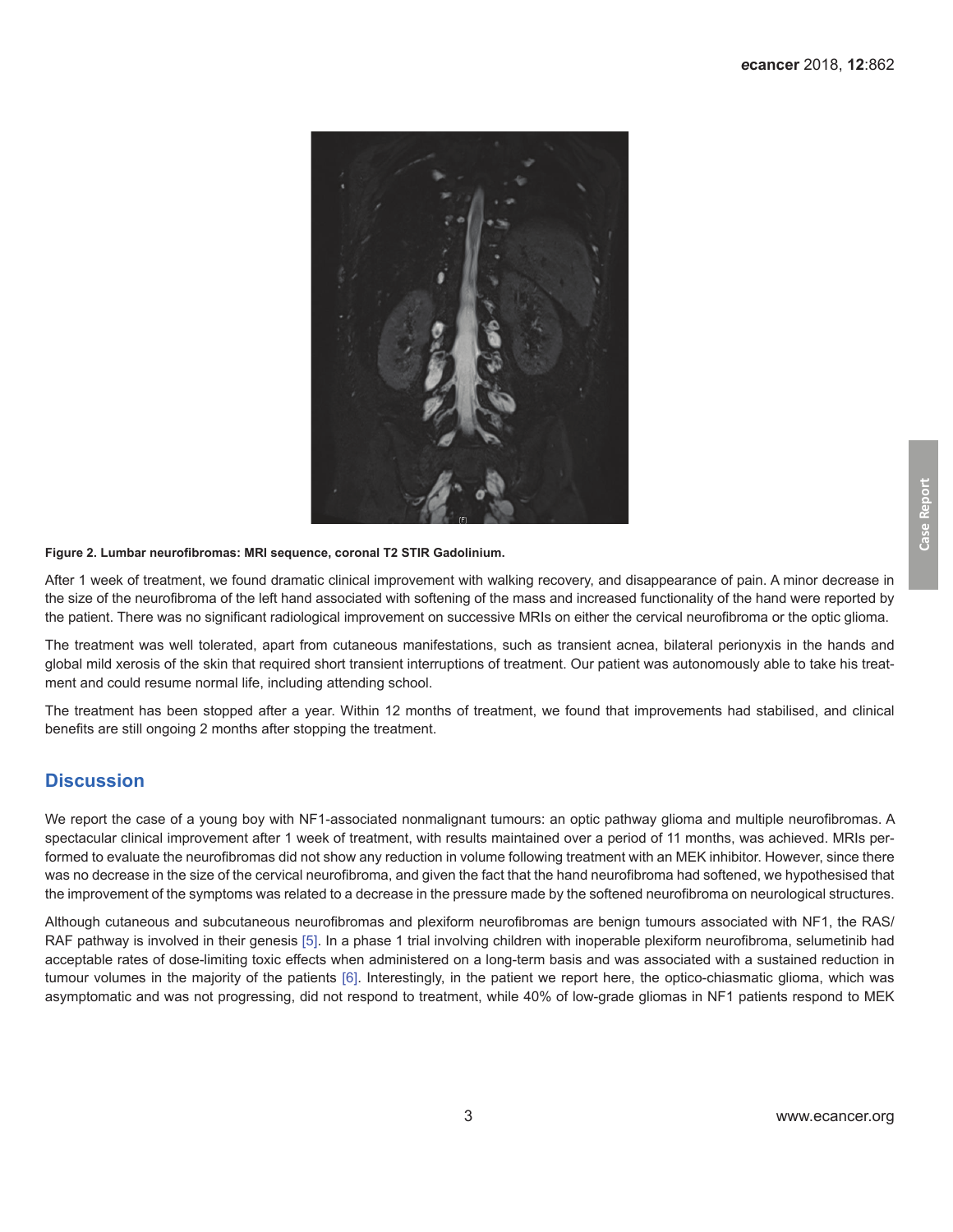<span id="page-3-0"></span>inhibition [\[9\].](#page-4-0) Secondary toxic effects in patients treated with MEK inhibitors appeared mainly cutaneous [\[10\]](#page-4-0) as was the case in the patient we report here.

Therapeutic options for patients with neurofibromas or plexiform neurofibromas that cannot be surgically removed are limited [\[11\]](#page-4-0). Indeed, although many agents have been tested or are being tested, such as mTOR inhibitors and anti-angiogenic agents [\[11\]](#page-4-0), only imatinib has been shown to reduce plexiform neurofibroma growth by ≥20% in 17% of treated NF1 individuals [\[12\]](#page-4-0).

An important issue is the duration of treatment. The optimal duration of treatment with MEK inhibitors, and the question of whether or not neurofibromas can resume their growth and can become symptomatic again after stopping treatment, both remain unanswered questions. We have arbitrarily decided to stop treatment after 1 year since the maximum clinical benefit seemed to have been achieved, and we have not observed regrowth after a very short follow-up. Slow tumour regrowth after reaching the maximum response has been observed in several patients, who had required at least one dose reduction as a result of toxic effects [\[6\]](#page-4-0). The optimal duration of treatment, as well as long-term follow-up, is crucial issues that must be further investigated.

We do not believe that MEK inhibitor treatment will provide a substitute for standard antalgic treatment for patients with NF1, given the potential toxicity, the cost and the potential duration of treatment. When other symptoms, such as those seen in the patient reported here, are present and cannot be improved by other treatments, then the use of MEK inhibitors may represent a valuable alternative.

## **Conclusion**

Our case illustrates the potential of MEK inhibitors beyond plexiform neurofibroma and low-grade glioma in patients with NF1, in whom they can lead to rapid control of the symptoms and disease stabilisation.

## **Conflicts of interest**

The authors have no conflict of interest to declare.

## **Funding**

This work is not supported by any funding.

### **References**

- 1. Evans DG, Howard E, and Giblin C, *et al* (2010) **Birth incidence and prevalence of tumour-prone syndromes: estimates from a UK family genetic register service** *Am J Med Genet A* **152A** 327–332 [https://doi.org/10.1002/ajmg.a.33139](https://doi.org/10.1002/ajmg.a.33139 ) PMID: [20082463](http://www.ncbi.nlm.nih.gov/pubmed/20082463)
- 2. Ferner RE (2007) **Neurofibromatosis 1 and neurofibromatosis 2: a twenty first century perspective** *Lancet Neurol* **6** 340–351 [https://doi.org/10.1016/S1474-4422\(07\)70075-3](https://doi.org/10.1016/S1474-4422(07)70075-3 ) PMID: [17362838](http://www.ncbi.nlm.nih.gov/pubmed/17362838)
- 3. Karajannis MA and Ferner RE (2015) **Neurofibromatosis-related tumours: emergence biology and therapies** *Curr Opin Pediatr* **27** 26–33 [https://doi.org/10.1097/MOP.0000000000000169](https://doi.org/10.1097/MOP.0000000000000169 ) PMCID: [4374132](http://www.ncbi.nlm.nih.gov/pmc/articles/PMC4374132)
- 4. Widemann BC, Marcus LJ, and Fisher MJ *et al* (2014) **Phase I study of the MEK1/2 inhibitor selumetinib (AZD6244) hydrogen sulfate in children and young adults with neurofibromatosis type 1 (NF1) and inoperable plexiform neurofibromas (PNs)** J Clin Oncol **32**(suppl) abstr10018
- 5. Jessen WJ, Miller SJ, and Jousma E, *et al* (2013) **MEK inhibition exhibits efficacy in human and mouse neurofibromatosis tumours** *J Clin Invest* **123** 340–347 [https://doi.org/10.1172/JCI60578](https://doi.org/10.1172/JCI60578 )